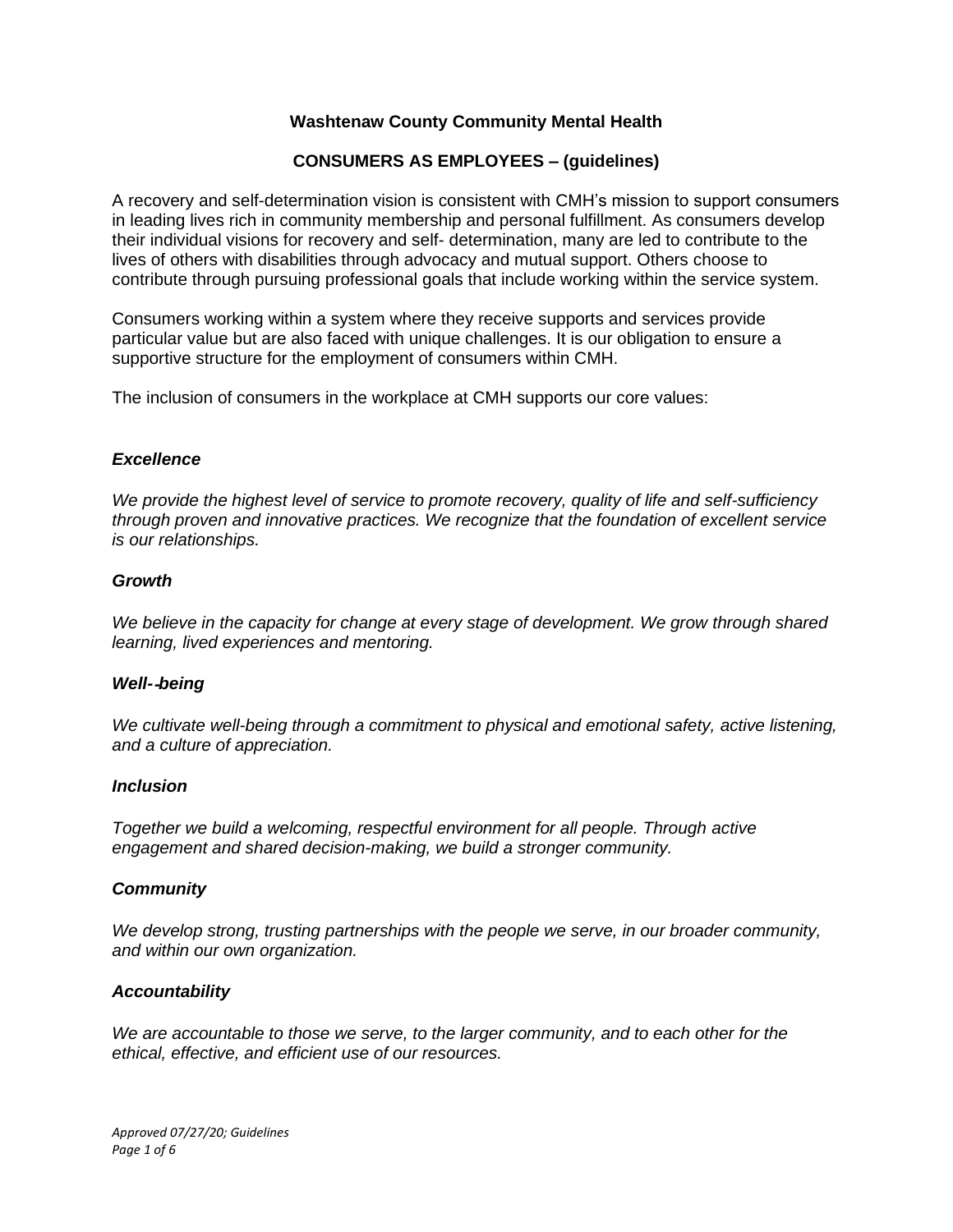*There are demonstrable benefits to employing consumers, both to those receiving and to those providing services.*

*Benefits to those receiving services:*

- To provide positive, credible role models to consumers
- To promote enhanced self-efficacy as a result of interaction with peers in recovery
- To provide input and feedback and support to consumers based on experiential knowledge
- To provide an ongoing consumer voice within the design and delivery of services
- To reduce stigma

*Benefits to those providing services:*

- To provide opportunities for consumers to benefit from helping others
- To provide opportunities for consumers to share their extensive expert knowledge
- To provide a sense of interpersonal competence through making a positive impact on others lives
- To gain new personal insights and further personal recovery through the helping process
- To gain a greater sense of equality
- To gain increased positive status in the community

*In order to support consumer employees, we have developed guidelines in the areas of hiring, work assignment, supervision, dual relationships, confidentiality and professional development. These guidelines are intended to promote a supportive atmosphere, where consumers and other employees can communicate openly and frankly about both the benefits and challenges of working within a system where one also receives services.* 

### **DEFINITIONS**

Consumer employee: An individual who both receives services and is employed within the same service system.

Parity: Parity refers to equity in benefits for mental health and substance abuse services as compared to other health care benefits. For example, co-pays and benefits limits for mental health and substance abuse services should be no higher than those for other services covered under an insurance plan.

Dual Relationships: Dual relationships exist when more than one relationship, either professional social, personal, business or financial exists between an individual, and another individual or organization.

### **Hiring**:

• As with all employees, job descriptions and position specific responsibilities must be very specific and detail all the essential skills required to perform a particular position. If a particular position is targeted toward hiring a consumer this should be clearly identified in the posting and in the desired position specific responsibilities. The expected level of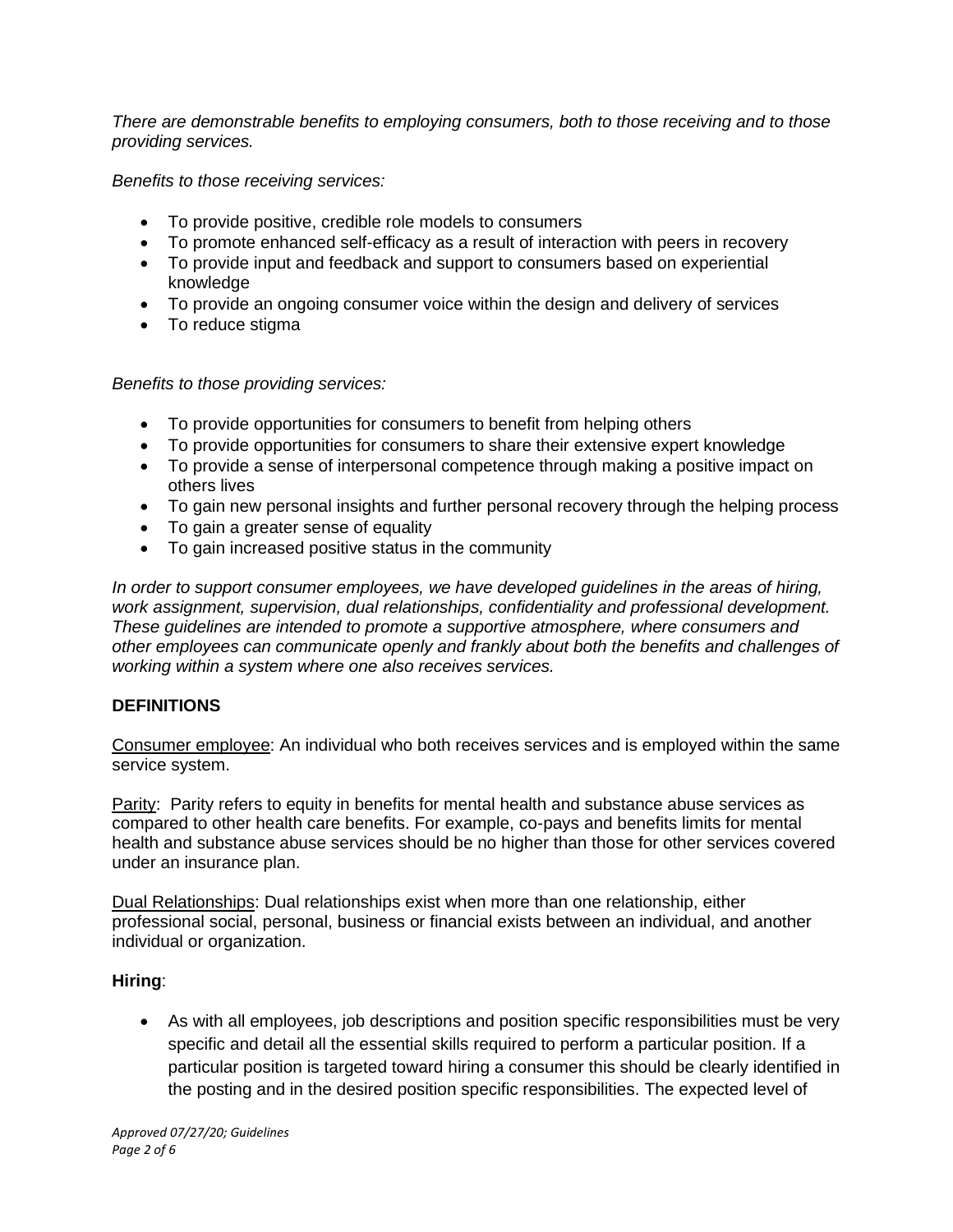performance (output, units of service, and types of activities) must be clearly delineated. During the interview process, the expectation and parameters of the position must be made clear to each applicant.

- The hiring supervisor or manager must proactively clarify what accommodations are reasonable and can be made. Reasonable accommodations shall be made in compliance with the Americans with Disabilities Act. Programs are encouraged to assume an affirmative approach to employment including supported employment when feasible.
- Applicants are expected to identify any accommodations they may need (flex work hours, privacy needs, personal assistance, and adaptive equipment) during the application process and the hiring supervisor needs to determine whether or not these accommodations can be made prior to completing the process. It is also understood that some needs may not become apparent until the applicant is on the job.
- The supervisor and manager must determine whether or not standard qualifications such as education, degree, licensure or certification can be waived for consumer employees in a particular job assignment and if so, whether enhanced supervision will be required and made available.
- If some level of self-disclosure is expected as a part of the position, the applicants comfort level with self-disclosure must be openly explored during the hiring process. Opportunities to continue to discuss any new issues arising related to self disclosure will be provided during on-going supervision.
- The potential role of supported employment/job coaching should be explored during the hiring process and made available if appropriate.

# **Work Assignments:**

- It is generally expected that consumers not work at a site where they currently receive services or where they have received services in at least the last two years. The intent of this guideline is to protect the consumer/employee's therapeutic relationships, to avoid potential conflicts of interest, and minimize dual relationships.
- During the hiring process the supervisor shall assure that the work location is clearly identified and proactively discuss with the applicant whether or not they have received services at this location during the last two years.
- As separation of location of services and employment may present a transportation barrier for consumer employees, special arrangements may be made to provide transportation funds.
- Exceptions to this guideline should be reviewed with the Program Administrator, Director and Office of Recipient Rights for final approval.

## **Supervision:**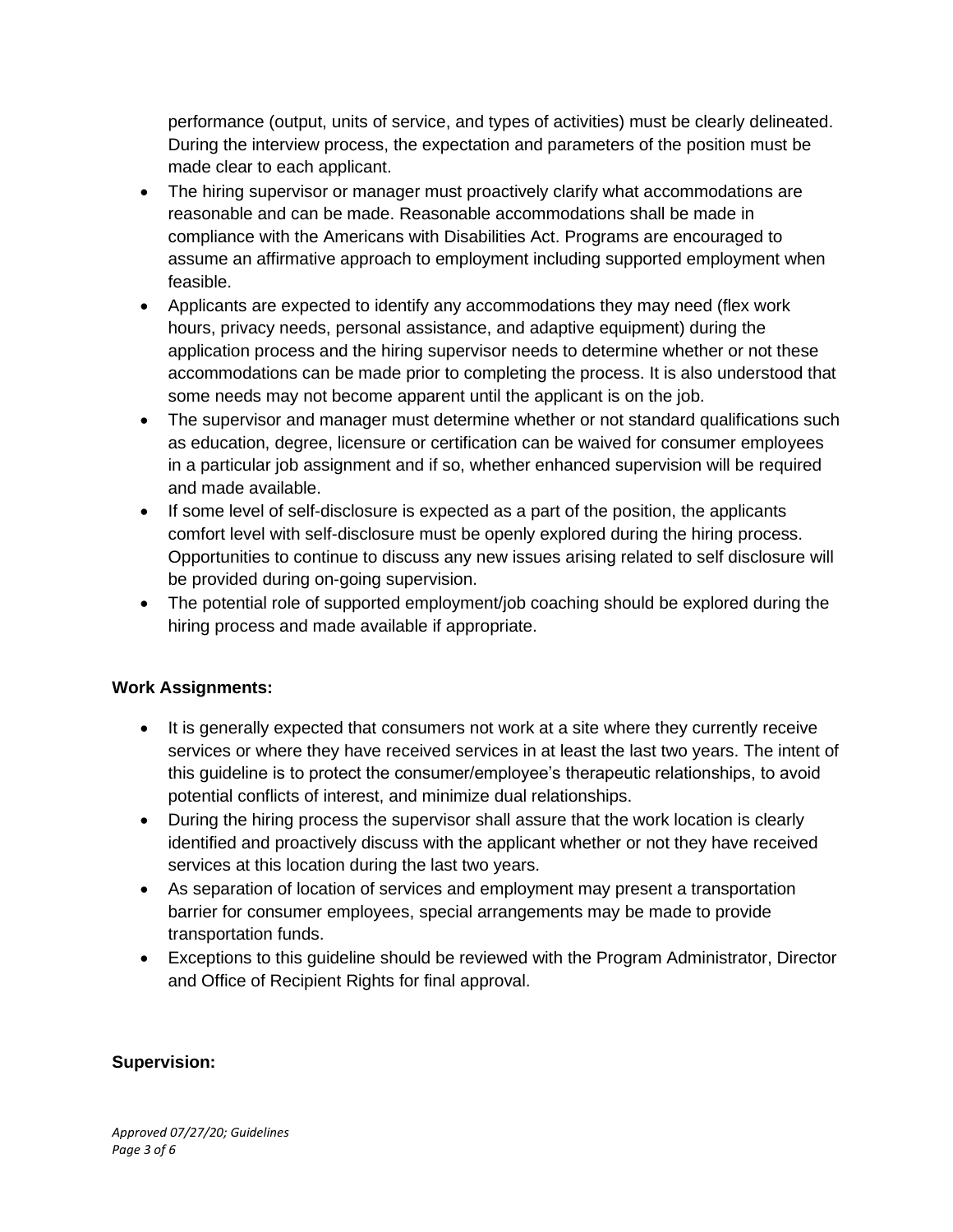- The consumer/employee's supervisor should never be an individual person who has provided clinical services to the consumer within the past two years. The supervisor should also not be the current supervisor of the consumer/employee's current clinical team. If the supervisor was previously the consumer/employees clinician (more than two years ago) the prospective employee and supervisor will mutually determine whether or not this presents a conflict of interest or discomfort for either party.
- CMH has an obligation to ensure that adequate supervision is available to the consumer/employee. At minimum all standards in the CMH supervision policy shall be met. If enhanced supervision is needed (such as more frequent contact, additional reviews of work) it is the responsibility of the hiring supervisor to assure that they will be able to meet the employee's supervision needs prior to hiring and to reach agreement on the level/frequency of supervision that will be available.
- Consumer Employees will be offered the opportunity to participate in team meetings and staff meetings based on their job assignment just as any other employee.
- The supervisor and employee have a mutual responsibility to address any accommodation needs that may become apparent once the employee is on the job.
- Supervisors should assure proactive supervision in the areas of dual relationships and confidentiality.
- As with any employee, the supervisor will address any signs or symptoms of physical or mental illness that appear to be impacting an individual's performance directly with the individual. As with all employees, this will be handled privately and sensitively. The supervisor or fellow employees should not break the bounds of privacy and communicate directly with the consumer employee's treatment providers without either the person's permission or based on a consultation with the Program Administrator and Office of Recipient Rights. The Supervisor and Consumer Employee shall consider developing a Crisis Plan that identifies the steps to be taken in the event of a recurrence of severe symptoms or relapse.
- Consumer employees hired into permanent positions are afforded with all the rights, benefits and opportunities associated with county employment, including representation by the appropriate bargaining unit.

## **Dual Relationships:**

- Work assignments and supervisory assignments should be made to reduce the potential for dual relationships as noted above.
- Consumer employees are not expected to give up social relationships with other consumers. However, consumer employees shall adhere to the CMH guidelines regarding active dating and/or sexual relationships as described in the CMH Ethics policy and under Michigan law.
- In evaluating the potential conflict in a dual relationship, the supervisor and consumer employee shall consider whether or not the social relationship predated the consumer's employment. The supervisor shall assure that consumers are not assigned to provide direct clinical services to individuals with whom they have had a close personal relationship.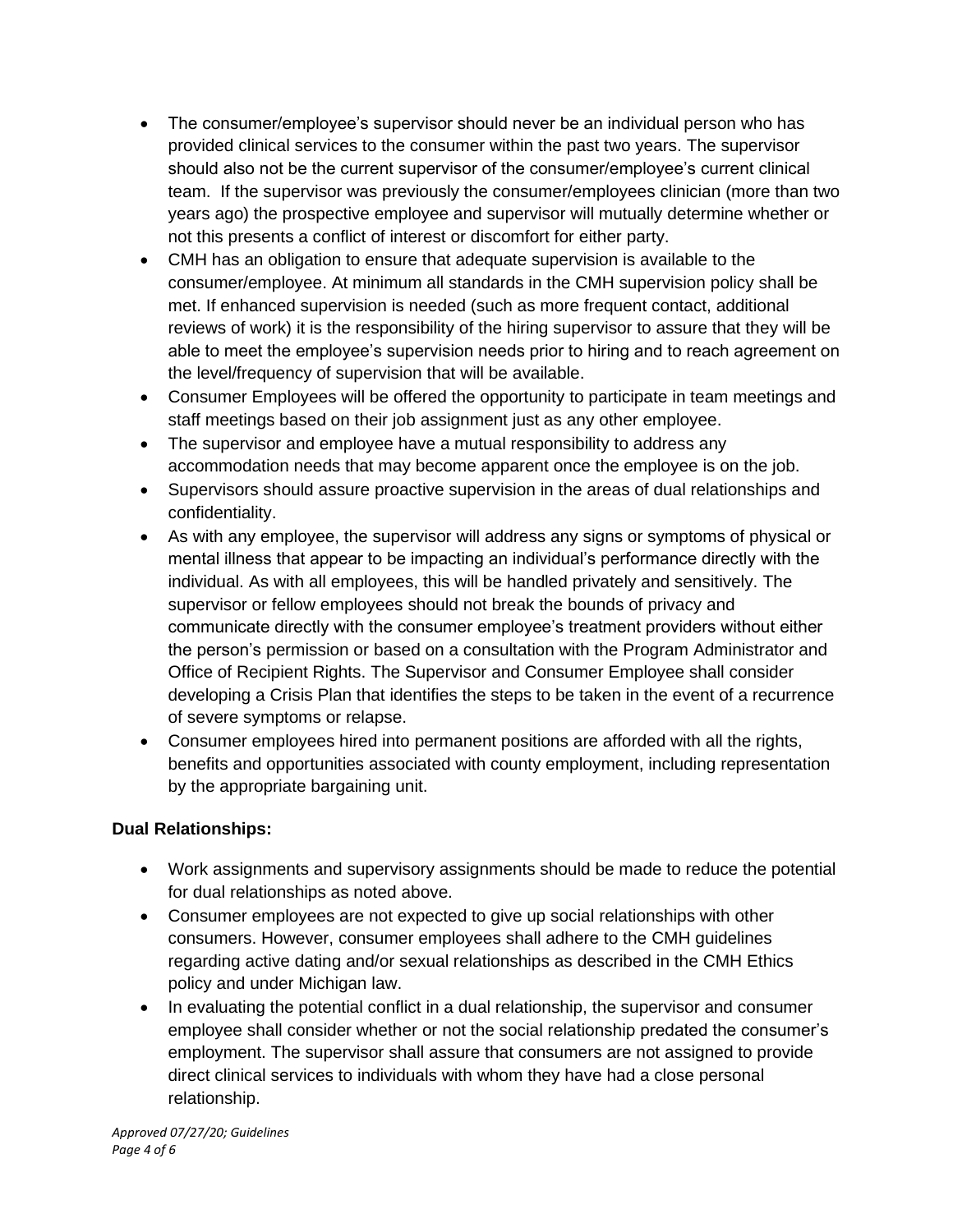- The consumer employee and his/her supervisor are responsible for proactively discussing potential dual relationships and assuring that any potential conflicts are reviewed and resolved. The Office of Recipient Rights is available for consultation when needed.
- Consumer employees are included in socialization that routinely occurs in the workplace and this shall not constitute a violation of CMH ethics so long as boundaries regarding current or former therapeutic relationships are maintained.
- All employees are encouraged to remain positive role models for each other during after hour's socialization and should recognize the potential impact of their social behavior on their professional relationships.
- Other employees must recognize the consumer employee as a peer.
- All employees are encouraged to provide mentoring and coaching to each other based upon their individual knowledge, experiences and skills.
- Self disclosure can be an important benefit provided by consumer employees. Self disclosure shall always be at the consumer employee's discretion and not "required" or publicly elicited by other employees. Consumer employees must balance self disclosure to ensure that it promotes hope, understanding and education for other consumers. Self disclosure should be used only when it can inform or enhance the other person's learning.
- As with all employees, consumer employees maintain their right to advocacy even when their views may differ from that of management, or when pointing out apparent gaps or failures in the service system. All staff is expected to follow the guidelines established in the policies on Public Testimony and Media Contact and all Washtenaw County Human Resources policies and procedures.
- The department shall assure that individual's rights as a consumer are never jeopardized on the basis of their employment.

# **Confidentiality:**

- Consumer employees maintain their rights to the confidentiality of their private information both as consumers and as employees separately. As noted above, treatment providers, supervisors and other employees must clearly distinguish what information they have or need about the consumer employee based on their particular professional relationship and must maintain clear boundaries.
- As with all employees, consumer employees must also be particularly aware of their relationships to other consumers and maintain appropriate confidentiality of information obtained as a result of their employment.
- Consumer employees must also be sensitive to potential damage to their personal friendships with other consumers if they freely share information about their friends with fellow employees who may be service providers to those individuals and balance this with health and safety concerns they may have about other consumers. The Office of Recipient Rights is available to consult on such issues as needed.
- When making work assignments, the supervisor should consider access to protected health information and the potential for incidental disclosure that might negatively impact